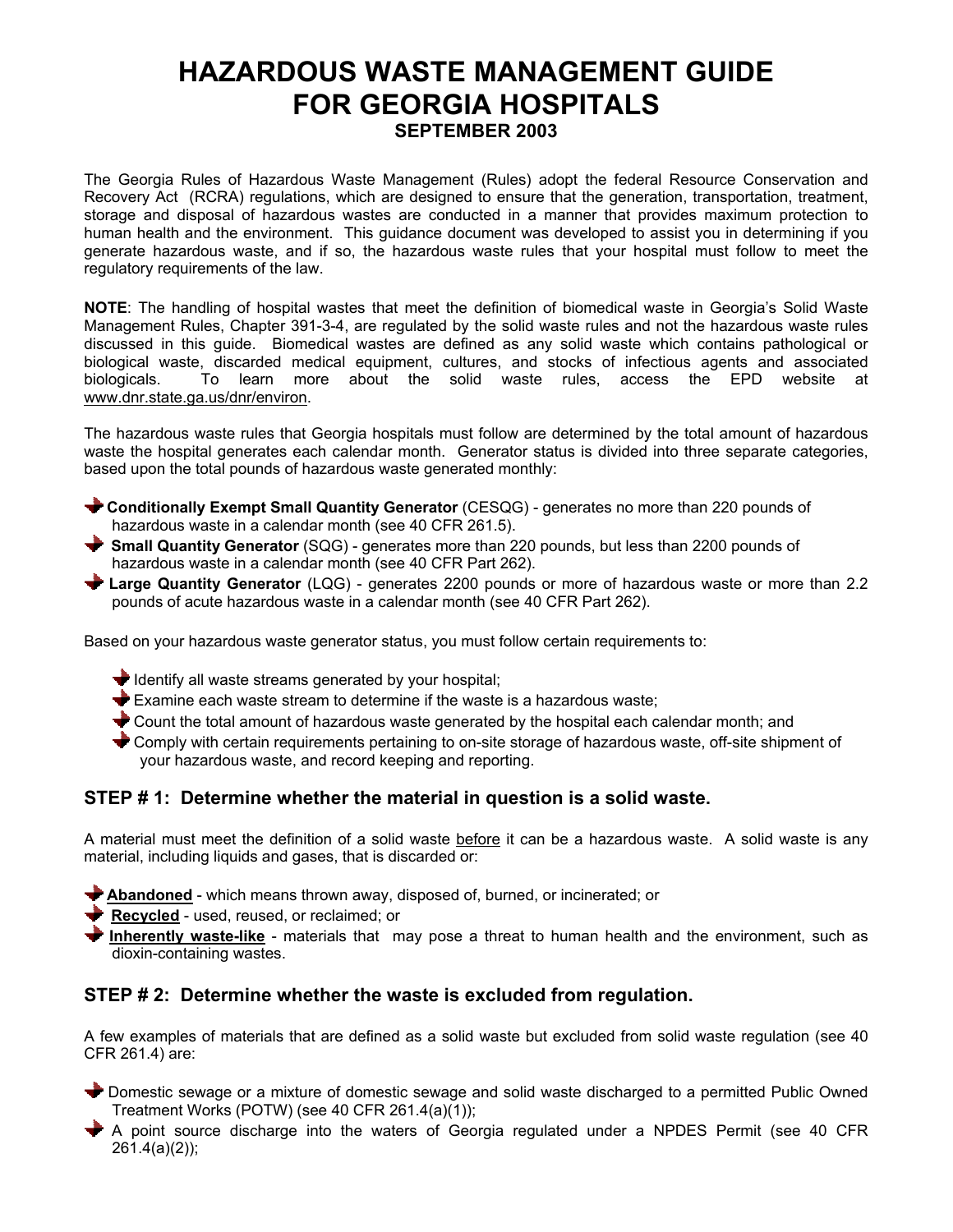A radioactive waste regulated as a low-level mixed waste (hazardous/radioactive) and managed as radioactive waste in accordance with Nuclear Regulatory Commission (NRC) regulations (see 40 CFR 261.4(a)(4)); and Excluded scrap metal, such as bits and pieces of rods, sheets, or wire, that is recycled (see 40 CFR 261.1(c)(9)).

## **STEP # 3: Determine whether the solid waste exhibits a hazardous waste characteristic or is a listed hazardous waste.**

## **Characteristic Hazardous Waste:**

Waste that exhibits one or more of the following hazardous waste characteristics of ignitibility, corrosivity, reactivity or toxicity listed in 40 CFR Sections 261.21 through 261.24:



**Ignitability:** A liquid with a flash point less than 140° F (60° C), an oxidizer, or an ignitable compressed gas as defined by the U.S. DOT regulations. The flash point is defined as the temperature at which vapor will ignite when exposed to an ignition source. An example of ignitable waste would be waste mineral spirits; **(Waste Code D001);**



**Corrosivity:** A waste is corrosive if it is aqueous and its pH is less than or equal to 2 or greater than or equal to 12.5; or it is a liquid and it corrodes steel at a rate of more than 0.25 inches per year. An example of corrosive waste would be waste Muriatic or Sulfuric Acid; (**Waste Code D002)**;



**Reactivity:** A waste exhibits reactivity if it is *explosive* or is unstable and explodes or produces fumes, gases, and vapors when mixed with water or under other conditions such as heat or pressure. An example of reactive waste would be certain Cyanide or Sulfide-bearing wastes; (**Waste Code D003)**;



**Toxicity:** The Toxicity Characteristic is determined by having a certified laboratory analyze a representative sample of the waste using the Toxicity Characteristic Leaching Procedure (TCLP); the results are compared to the regulatory levels of 40 constituents found in 40 CFR Part 261. If the levels meet or exceed the regulatory level, the waste is a hazardous waste for that contaminant. An example of toxic waste would be certain tissue stain solutions contaminated with mercury or pyridine; (**Waste Codes D004 through D043).** 

## **Listed Hazardous Wastes:**

The EPA has listed certain wastes in 40 CFR Part 261 because of their toxic or hazardous nature. The following hazardous waste listings are for various processes, specific sectors of industry, or wastes in the form of specific chemical formulations:

- **F-Listed** Hazardous waste from non-specific sources listed in Title 40 of the Code of Federal Regulations (CFR), Section 261.31. Examples include certain spent solvents, such as Xylene, and certain wastewaters, such as treatment sludges from certain electroplating operations and chemical conversion coatings.
- **K-Listed** Hazardous waste from specific sources listed in 40 CFR Section 261.32, such as wood preserving.
- **U-Listed** Commercial and/or off-spec chemical products listed in 40 CFR Section 261.33. Examples include chloroform, Coumadin, diethylstibestrol, formaldehyde, lindane, mercury, resorcinol, phenol and saccharin.
- **P-Listed** Acute hazardous wastes listed in 40 CFR Section 261.33. Examples include epinephrine, nicotine, nitroglycerine, sodium azide, strychnine*,* arsenic and cyanide compounds, and certain chemotherapy drugs. Amounts exceeding 1kg (2.2 pounds) are subject to LQG rules.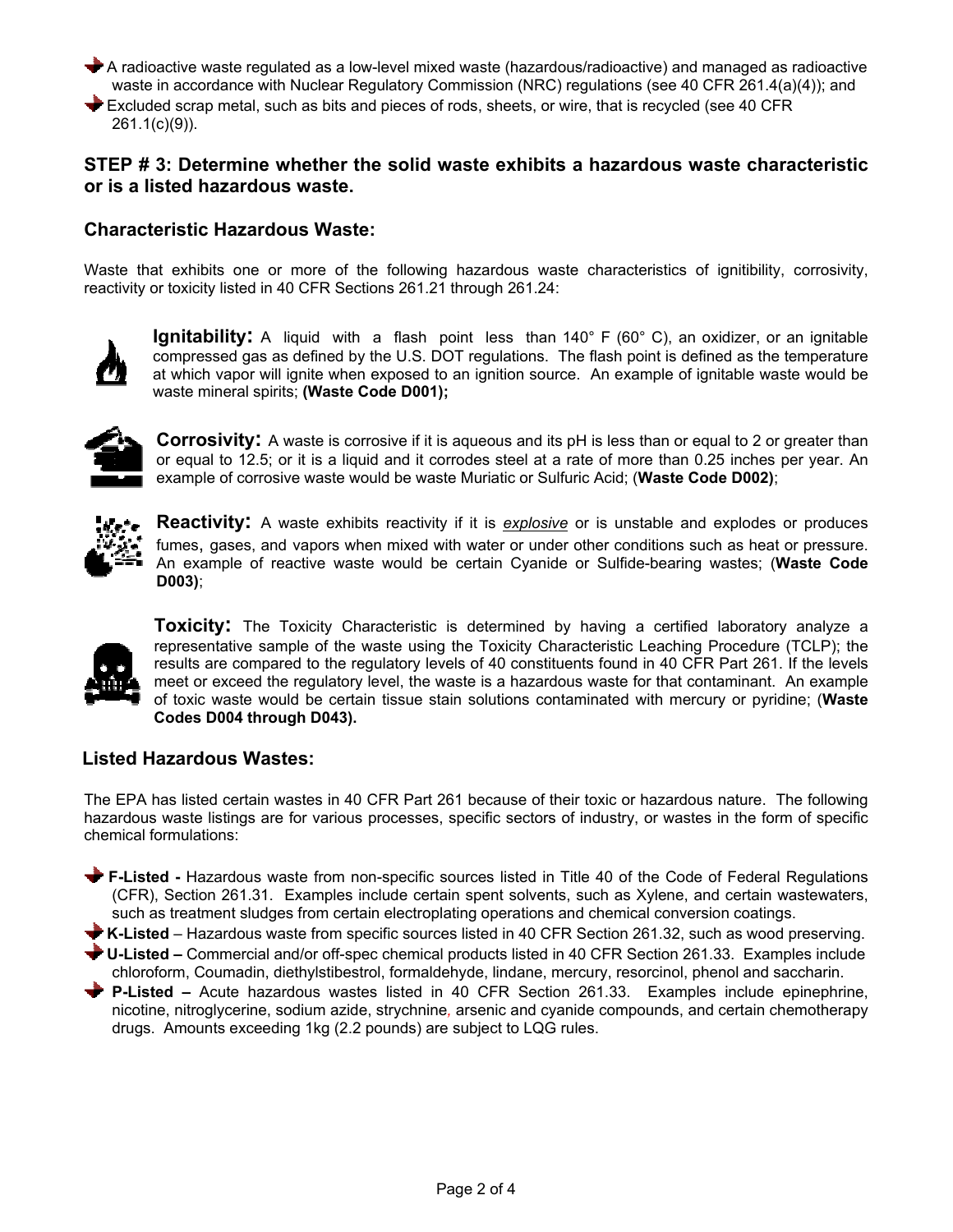# **Step #4: Determine if the hazardous waste is exempt or excluded from regulation under the hazardous waste rules.**

Some hazardous wastes are excluded from the Rules if the waste is legitimately reclaimed, reused, recycled or properly managed under other EPA rules, such as water and air protection rules. (If, however, these wastes are not reclaimed, they must be counted). Examples include:

- **Residues (except for P-listed waste) that may be left in the bottom of empty containers** that have been thoroughly emptied through normal means such as pouring or pumping (see 40 CFR 261.7);
- **Waste Chlorofluorocarbon Refrigerants** if the CFCs are recycled, such as being reclaimed for reuse (see 40 CFR 261.4(b)(12));
- **Dirty Solvents that are recycled** for reuse over and over, as long as the solvent is counted once prior to reclamation (see 40 CFR 261.5);
- **Used Oil** that is stored in containers for recycling (see 40 CFR 279);
- Silver recovered from solutions and X-ray film (see 40 CFR 266.70);
- **Industrial Ethyl Alcohol (Reagent Alcohol)** if the alcohol is reclaimed for reuse (see 40 CFR 261.6(a)(3));
- **Caustic and Acidic Solutions** if the waste does not fail for any other hazardous waste characteristics and the wastes are neutralized immediately upon generation (see definitions in 40 CFR 260.10);
- **Mercury-containing bulbs, thermostats and certain batteries** if the wastes are sent to a permitted recycling facility (see 40 CFR Part 273).

## **Step #5: Counting and recording the amount of regulated hazardous waste generated each calendar month.**

Exempt and excluded hazardous wastes do not count towards determining your hazardous waste generator status (see step #4). The key is making sure that you have identified every waste stream and determined whether each waste stream is a hazardous waste (see step #3).

# **Typical Waste Streams that May be Hazardous:**

## **Facilities Management/Engineering**

- Medical waste incinerator ash
- Waste Mineral Spirits from parts washers
- Waste fluorescent, metal halide, HID bulbs, Bili-light/warmer
- Used oil and filters
- Waste batteries containing toxic metals such as Cadmium, Lead, Lithium, Mercury and Silver
- Used TV monitors and computer equipment
- Discarded equipment containing Mercury, such as thermostats and switches
- $\blacktriangleright$  Housekeeping wastes
- Discarded aerosol cans containing ignitable and chlorinated solvents or ignitable propellants

#### **Laboratory/Histology/Pathology**

- Waste solvents from tissue processing (e.g. Xylene, Ethanol, Isopropanol, Hemo DE, Formalin)
- Waste tissue stains containing Mercury
- Waste fixatives containing Mercury (e.g. Zenker's Solution, Helly, Ohlamacher, Carnoy-Lebrun, Shardin)
- Discarded or waste diagnostic test reagents preserved with Thimerosal
- Unused compressed gas cylinders (Hydrogen, Oxygen)

#### **Pharmacy**

- Outdated or discarded chemotherapy drugs that are listed hazardous waste (e.g. Chlorambucil, Uracil, Mustard, Cyclophosphamide, Daunomycin, Mitomycin C)
- Outdated or discarded pharmaceuticals that are listed hazardous waste (e.g. Nicotine, Nitroglycerine, Epinephrine, Coumadin, Resorcinol, Lindane-containing shampoos)
- Waste solvents (e.g. Acetone, Ethyl Alcohol, Phenol)